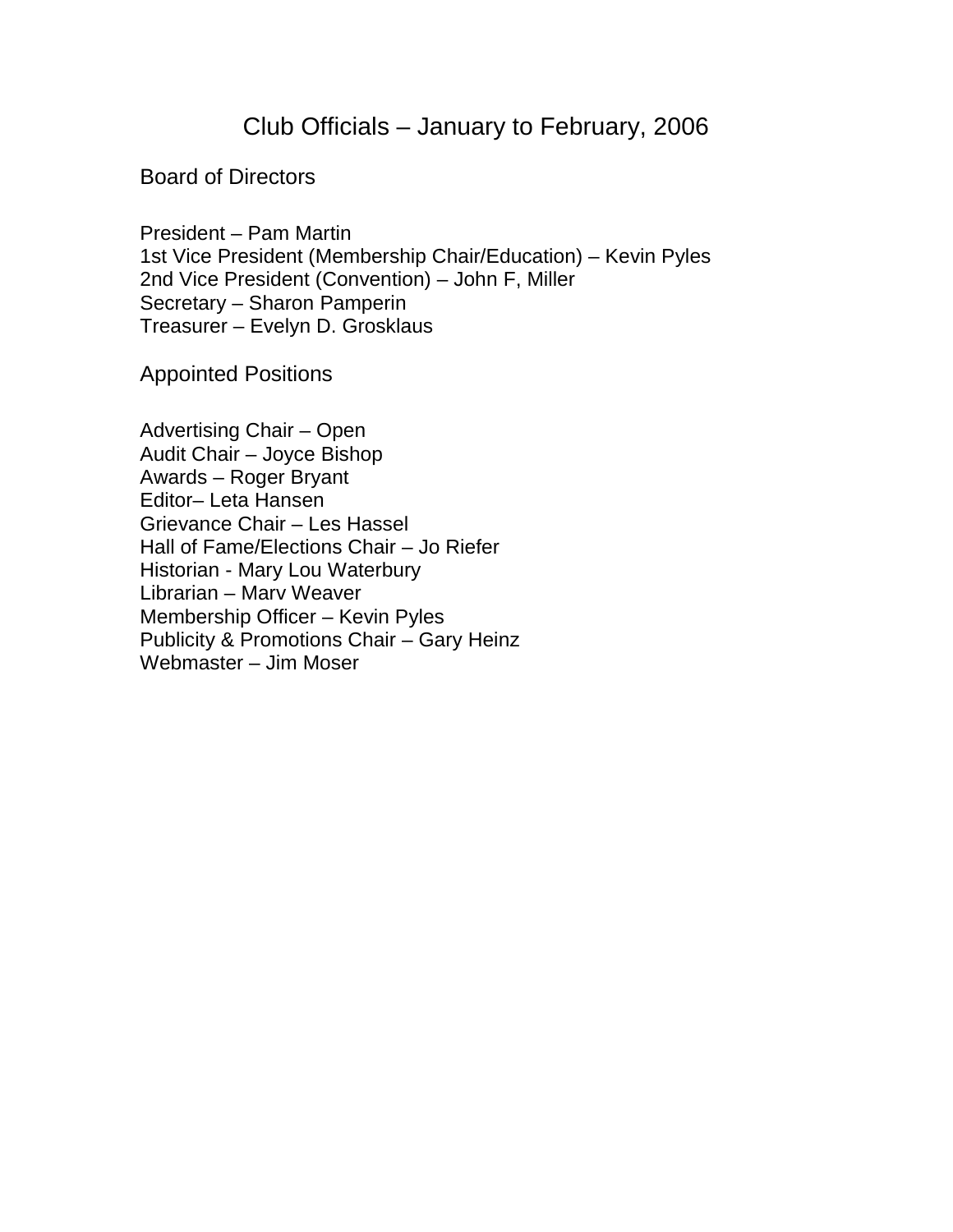## Club Officials – March to April, 2006

#### Board of Directors

President – Pam Martin 1st Vice President (Membership Chair/Education) – Kevin Pyles 2nd Vice President (Convention) – John F, Miller Secretary – Sharon Pamperin Treasurer – Evelyn D. Grosklaus

Appointed Positions

Advertising Chair – Open Audit Chair – Joyce Bishop Awards – Roger Bryant Editor– Leta Hansen Grievance Chair – Open Hall of Fame/Elections Chair – Jo Riefer Historian - Mary Lou Waterbury Librarian – Marv Weaver Membership Officer – Kevin Pyles Publicity & Promotions Chair – Gary Heinz Webmaster – Jim Moser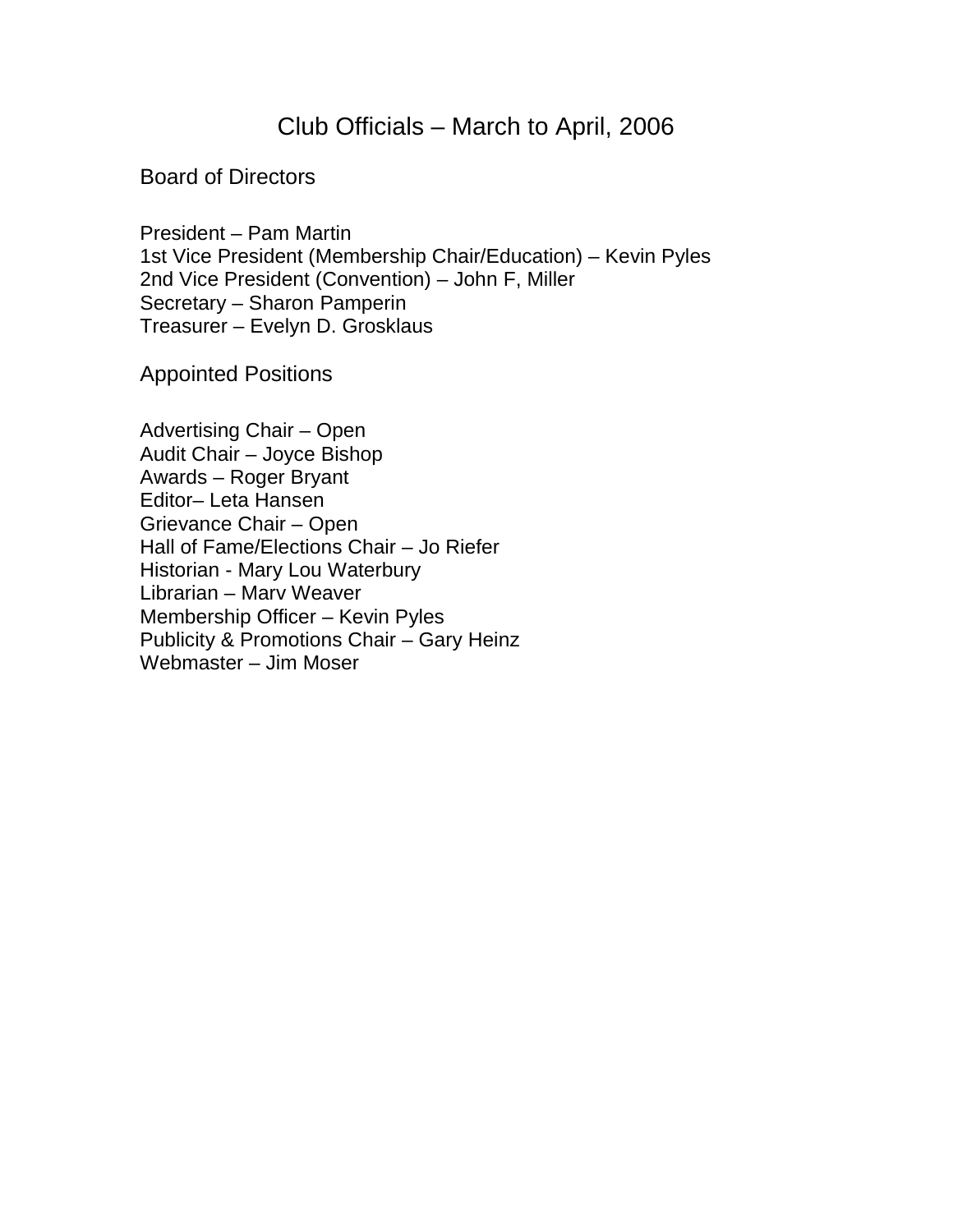# Club Officials – May to June, 2006

#### Board of Directors

President – Pam Martin 1st Vice President (Membership Chair/Education) – Kevin Pyles 2nd Vice President (Convention) – John F, Miller Secretary – Sharon Pamperin Treasurer – Evelyn D. Grosklaus

Appointed Positions

Advertising Chair – Open Audit Chair – Joyce Bishop Awards – Roger Bryant Editor– Leta Hansen Grievance Chair – Bill Brooks Hall of Fame/Elections Chair – Jo Riefer Historian - Mary Lou Waterbury Librarian – Marv Weaver Membership Officer – Kevin Pyles Publicity & Promotions Chair – Gary Heinz Webmaster – Jim Moser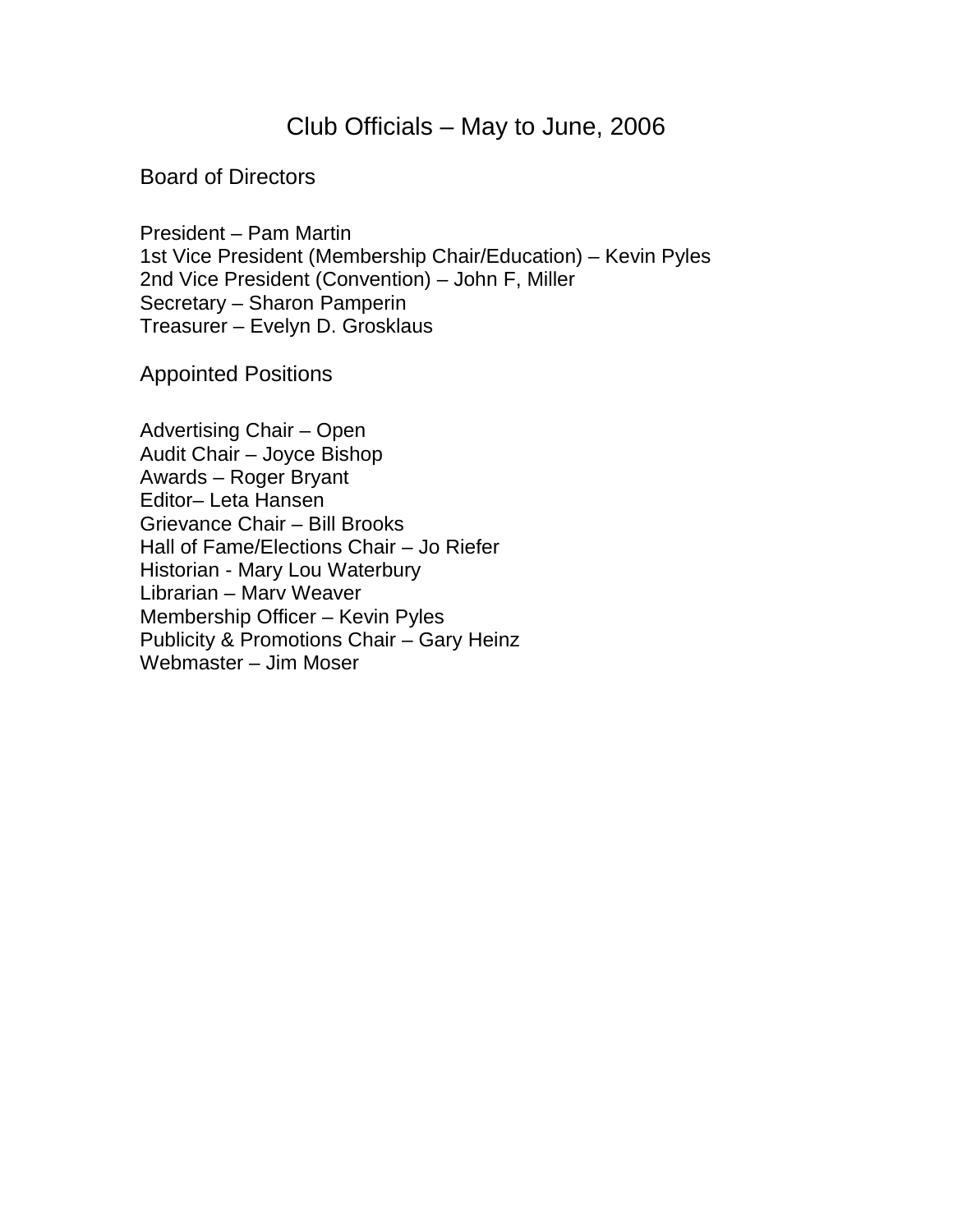## Club Officials – July to August, 2006

Board of Directors – July, 2006

President – Pam Martin 1st Vice President (Membership Chair/Education) – Kevin Pyles 2nd Vice President (Convention) – John F, Miller Secretary – Open Treasurer – Open

Appointed Positions

Advertising Chair – Open Audit Chair – Joyce Bishop Awards – Roger Bryant Editor– Leta Hansen Grievance Chair – Bill Brooks Hall of Fame/Elections Chair – Jo Riefer Historian - Open Librarian – Marv Weaver Membership Officer – Kevin Pyles Publicity & Promotions Chair – Gary Heinz Webmaster – Jim Moser